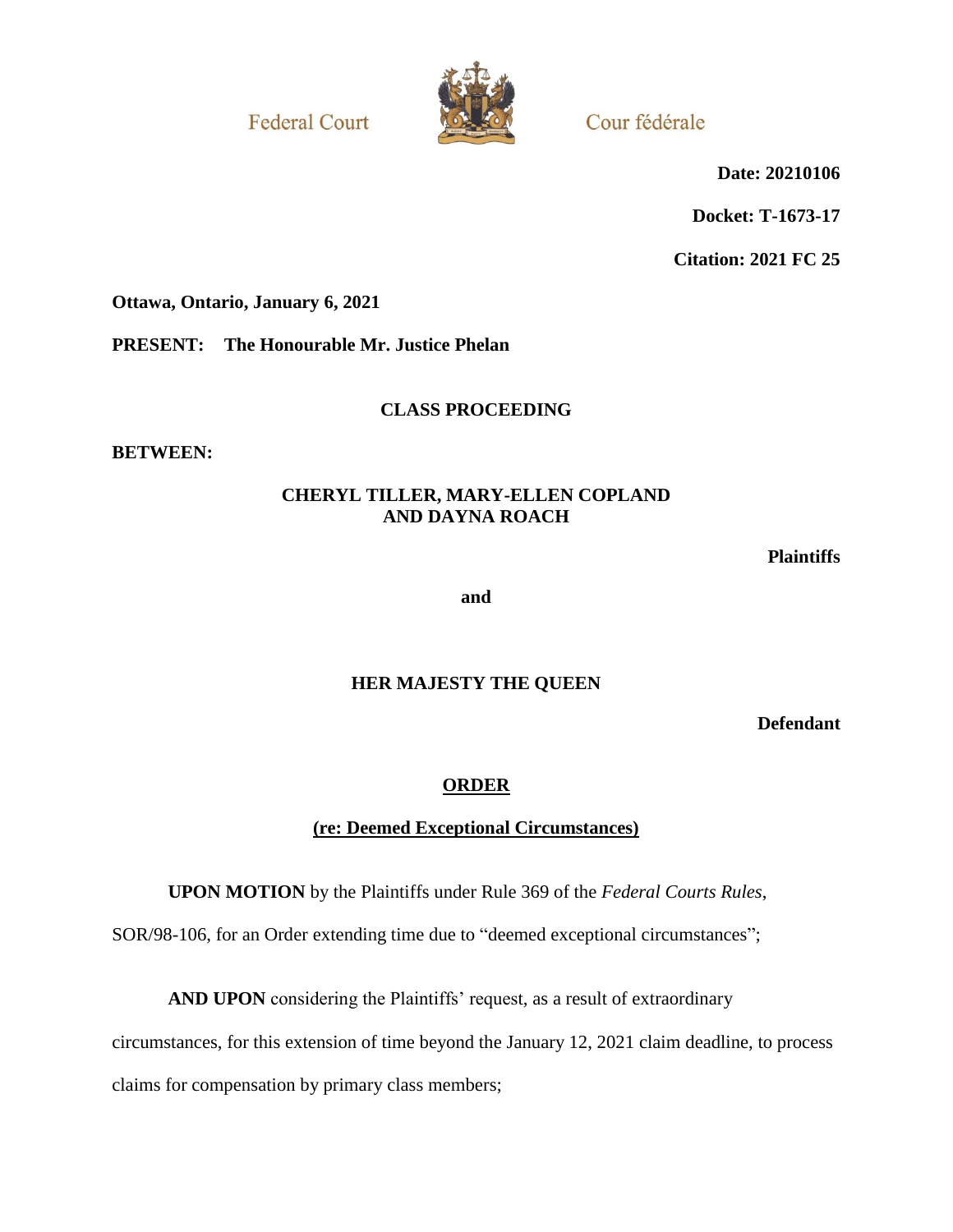**AND UPON** considering the motion materials filed on behalf of the Plaintiffs including an Affidavit of Connie Luong sworn on December 18, 2020;

**AND UPON** noting that the Defendant consents in writing to the Plaintiffs' extension request;

**AND UPON** the Court concluding that the Coronavirus Pandemic is an "exceptional circumstance" under the Settlement Agreement;

**AND CONCLUDING** that the relief requested is in the best interests of all parties;

### **THIS COURT ORDERS that:**

- 1. An "exceptional circumstance" under the Settlement Agreement is deemed for each Primary Class Member who has, on or before the Claim Deadline, being January 12, 2021, informed Class Counsel or the Assessor in the manner specified below that she intends to file a Claim for compensation under the Settlement Agreement [Deemed Exceptional Circumstance];
- 2. On January 13, 2021, being the day after the Claim Deadline, Class Counsel shall provide the Office of the Independent Assessor and the Claim Administrator with a list of the names of all Primary Class Members who have informed Class Counsel in writing or by email, on or before the Claim Deadline, that they intend to file a Claim for compensation under the Settlement Agreement;
- 3. Any Primary Class Member who has, on or before January 12, 2021, opened an online file with the Claim Administrator but has not yet submitted her Claim